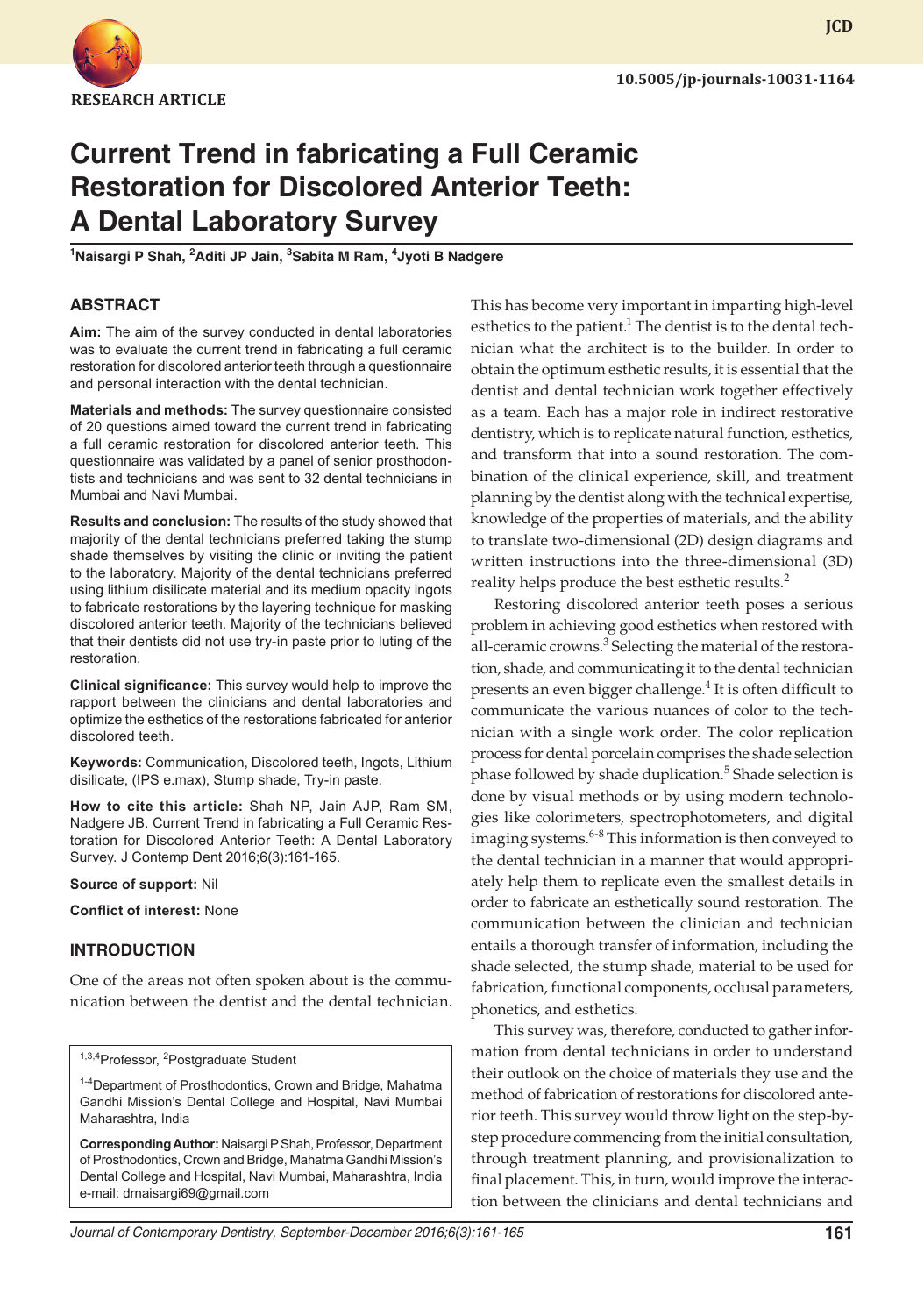optimize and enhance the esthetics of the restorations fabricated for anterior discolored teeth.

# **Materials and methods**

A survey was conducted among the dental technicians of Mumbai and Navi Mumbai fabricating all-ceramic restorations. This survey was approved by the Research Committee and Institutional Ethics Committee. The survey questionnaire consisted of 20 questions aimed toward the current trend in fabricating a full ceramic restoration for discolored anterior teeth. This questionnaire was validated by a panel of experts and was sent to 32 dental technicians in Mumbai. The dental laboratories chosen were both small, personalized labs and industrial labs with multiple technicians. The dental labs with more than 5 years of experience in carrying out all-ceramic work were chosen. The forms were received and a telephonic dialogue with the dental technicians was carried out to understand their perspective of fabrication of ceramic crowns, and then the results were analyzed.

# **SURVEY FORM**

## **The Current Trend in fabricating a Full Ceramic Restoration for Discolored Anterior Tooth: Dental Laboratory Survey**

- 1. Location of the laboratory
	- urban
	- rural
- 2. How old is the laboratory?
	- >5 years
	- $-$  >10 years
- 3. Since how many years have you been fabricating allceramic restorations?
	- <5years
	- >5years
- 4. How many dentists does your laboratory provide service to?
	- Less than 20
	- More than 20
- 5. Are you dictated by your dentist's opinion in selection of all-ceramic material for anterior restorations?
	- Yes
	- No
- 6. Would you like to select the shade yourself by calling the patient to the operatory or going to the dental clinic?
	- Yes
	- No
- 7. If yes, at what stage would you like the patient's presence in the laboratory?
	- At the time of ingot selection
	- At the time of layering
- 8. Does the dentist provide you with the stump shade for discolored tooth?
	- Yes
	- No
	- Not always
- 9. If yes, how does your dentist select the stump shade? Shade guides
	- Digital methods
	- Camera imaging system
- 10. How does the dentist communicate the stump shade with the laboratory?
	- Oral
	- Written
	- Photographs sent electronically (E-mail/ WhatsApp)
- 11. Which method of communication do you prefer?
	- Oral
	- Written
	- Photographs sent electronically (E-mail/ WhatsApp)
- 12. Do you utilize this communication for selecting the shade of the ingot?
	- Yes
	- No
- 13. Which material do you prefer for anterior restorations for discolored teeth?
	- IPS e.max
	- Zirconia
	- IPS Empress
- 14. If IPS e.max, which of the following ingot would you suggest for anterior discolored teeth?
	- High opacity
	- Medium opacity
	- Low translucency
	- High translucency
- 15. Based on the feedback of the dentist, which of the following ingot will give better esthetics?
	- High opacity
	- Medium opacity
	- Low translucency
	- High translucency
- 16. If using e.max, which technique do you use for fabricating anterior restorations from medium opacity and high opacity?
	- Layering technique
	- Cut-back technique
- 17. If using e.max, which technique do you use for fabricating anterior restorations from low translucency and high translucency?
	- Layering technique
	- Cut-back technique

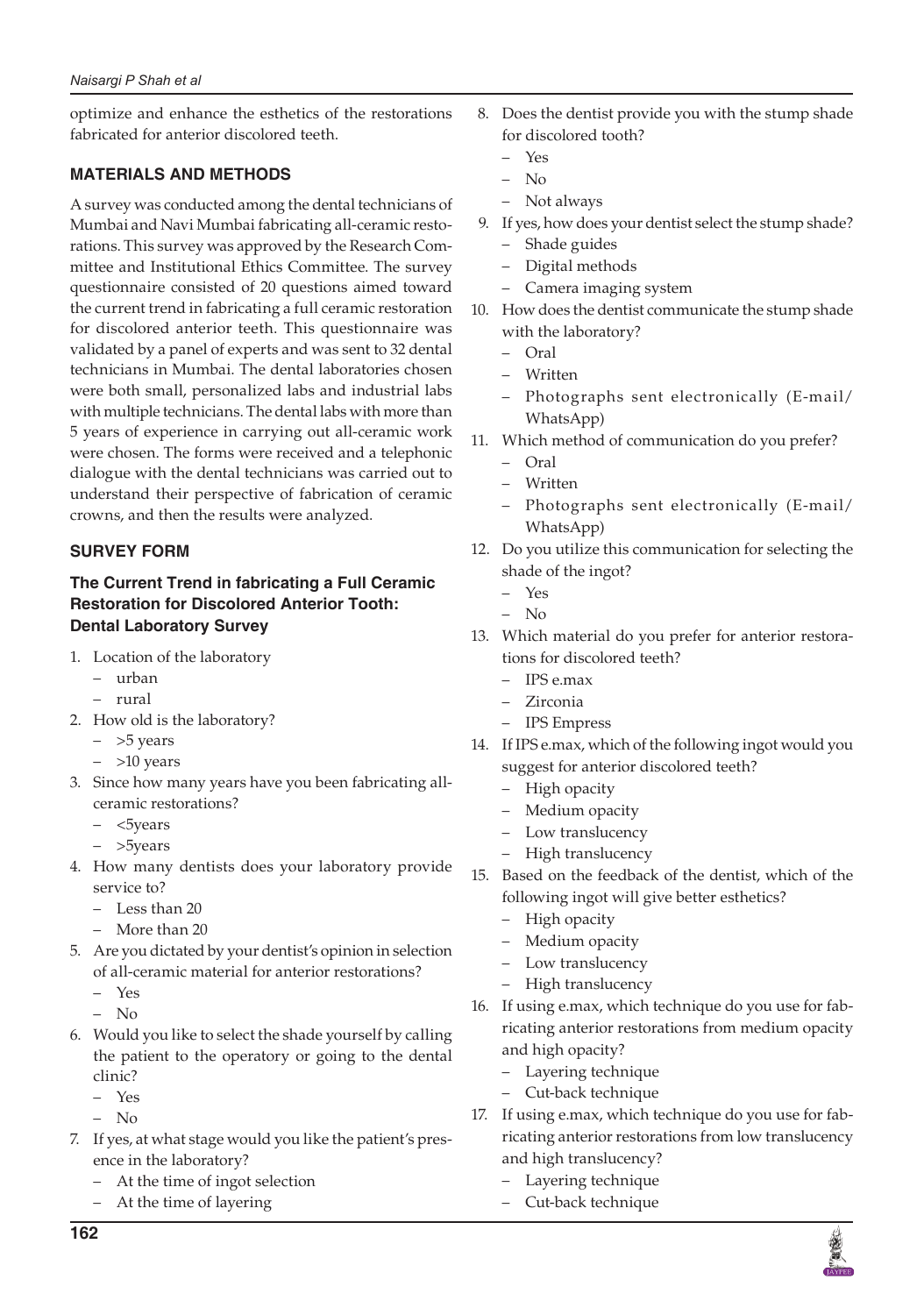- 18. Would you take into consideration the shade of the cement which the dentist will be using for luting the restoration?
	- Yes
	- No
- 19. Does your dentist use try-in pastes for the selection of the final cement?
	- $\gamma_{\rho}$
	- No
- 20. Do you fabricate the die of the stump shade before finalizing the shade of the restoration?
	- Yes
	- No

#### **RESULTS**

Questionnaires were sent to 32 dental laboratories; only 29 responded. Data were fed to the Statistical Package for the Social Sciences (SPSS) software version 6.0 and statistical analysis was done. Frequencies and percentages of all the questions and answers were calculated. The results of this study showed that 74.2% of the dental technicians preferred that their dentists send the patient to the laboratory to visualize the shade or approach them to visit the clinic on the day of shade selection (Graph 1). About 55.2% of the dental technicians preferred taking the shade at the time of layering and 44.8% at the time of ingot selection (Graph 1). Only 33.3% dentists provided the stump shade to the dental technician (Graph 1). Out of the dentists who provided the stump shade, 80% of them used the VITA Shade guide, 10% used the digital devices, and another 10% used the camera imaging system to convey the stump shade to the dental technician (Graph 2).



**Graph 1:** Q5 TO Q8

About 50% dentists communicated the stump shade to the laboratory through a written prescription, and 21.43% communicated the shade using photographs (Graph 2).

About 21.43% dental technicians preferred both the written prescription and photographs sent electronically for better understanding (Graph 2). About 50% dental technicians preferred using lithium disilicate material. About 42.31% dental technicians preferred using zirconia for discolored teeth (Graph 3). Of those dental technicians who preferred using lithium disilicate material (IPS emax), 55.17% used the medium-opacity ingot to fabricate the restorations for masking discolored anterior teeth (Graph 3). Based on the feedback from the dentists by the technicians, 53.57% dental technicians believed that medium opacity gave better esthetics than the highopacity, low-translucency, and high-translucency ingots (Graph 3). About 82.76% dental technicians used the layering technique for fabricating anterior restorations



**Graph 2:** Q9 TO Q12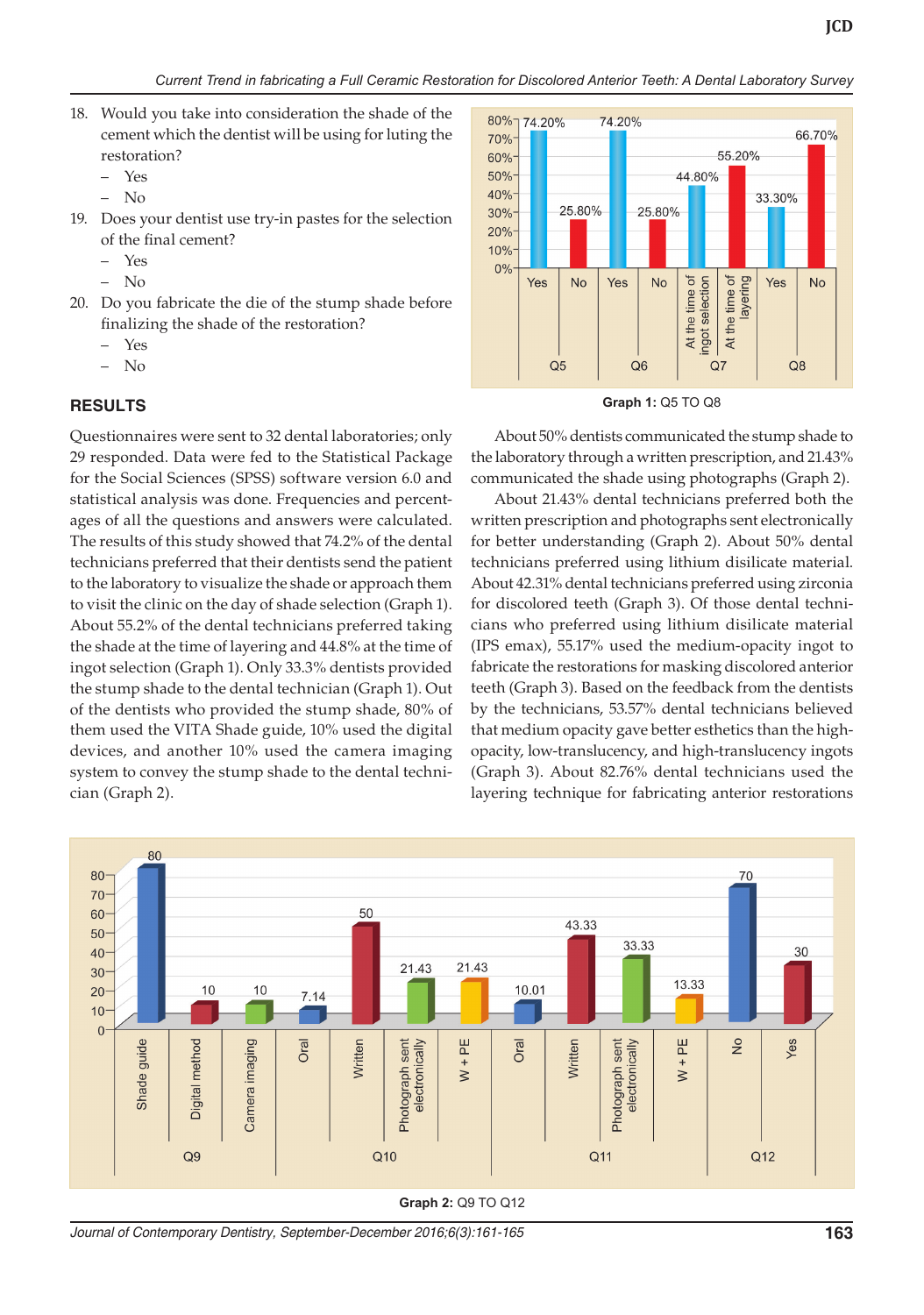#### *Naisargi P Shah et al*



**Graph 3:** Q13 TO Q17





using medium- and high-opacity ingots (Graph 3). About 75.86% dental technicians used the layering technique for fabricating anterior restorations using low- and hightranslucency ingots (Graph 3).

About 32.1% dental technicians took the shade of the cement into consideration while fabricating the restoration (Graph 4). About 84.60% dental technicians stated that their dentists did not use the try-in paste before cementation (Graph 4). About 82.14% dental technicians did not fabricate the die of the stump shade before finalizing the shade of the restoration (Graph 4).

## **DISCUSSION**

After the survey was filled, it was discussed with the laboratory technicians to understand their point of view for every question. This survey was carried out in various laboratories across Mumbai and Navi Mumbai. Majority of these laboratories were more than 10 years old; hence, they were highly experienced and precise in their work.

They have been fabricating all-ceramic restorations for more than 5 years, and they catered to more than 20 dentists. About 74.2% dental technicians were dictated by the dentists' opinion while fabrication of the restorations, and the rest of the technicians preferred taking the decision on their own or putting in their own inputs in order to enhance the esthetic results. Hatzikyriakos et al<sup>9</sup> had carried out a survey in which 30% of shade selection was undertaken by the dental technicians. In the present survey, 74.2% dental technicians stated that they preferred taking the stump shade by themselves, though it was not always possible due to the unwillingness of the patient to spend time going to the lab, or the location of the lab not being in close proximity.

About 55.2% dental technicians took the stump shade at the time of layering of the ingot in order to replicate even the smallest details and create a life-like appearance of the restoration. The stump shade should have been taken prior to layering in order to select the appropriate shade and translucency of the ingot. The stump shade is an extremely vital information which should be conveyed to the dental technician, especially where discolored teeth have to be restored and the discoloration has to be masked; but, in this survey, it was found that the majority of the dentists did not provide the stump shade to the dental technicians. Some of the dentists who provided this information used the VITA shade guide to convey the stump shade, but it is not an ideal shade guide for determining the shade of discolored teeth. There are special shade guides available, which help in estimating the stump shade of discolored teeth. Shade guides are not a perfect representation of what is actually seen, but are close enough to identify a range of tooth colors. Eyes are still the best tool for identifying and communicating the correct dental shade. It is